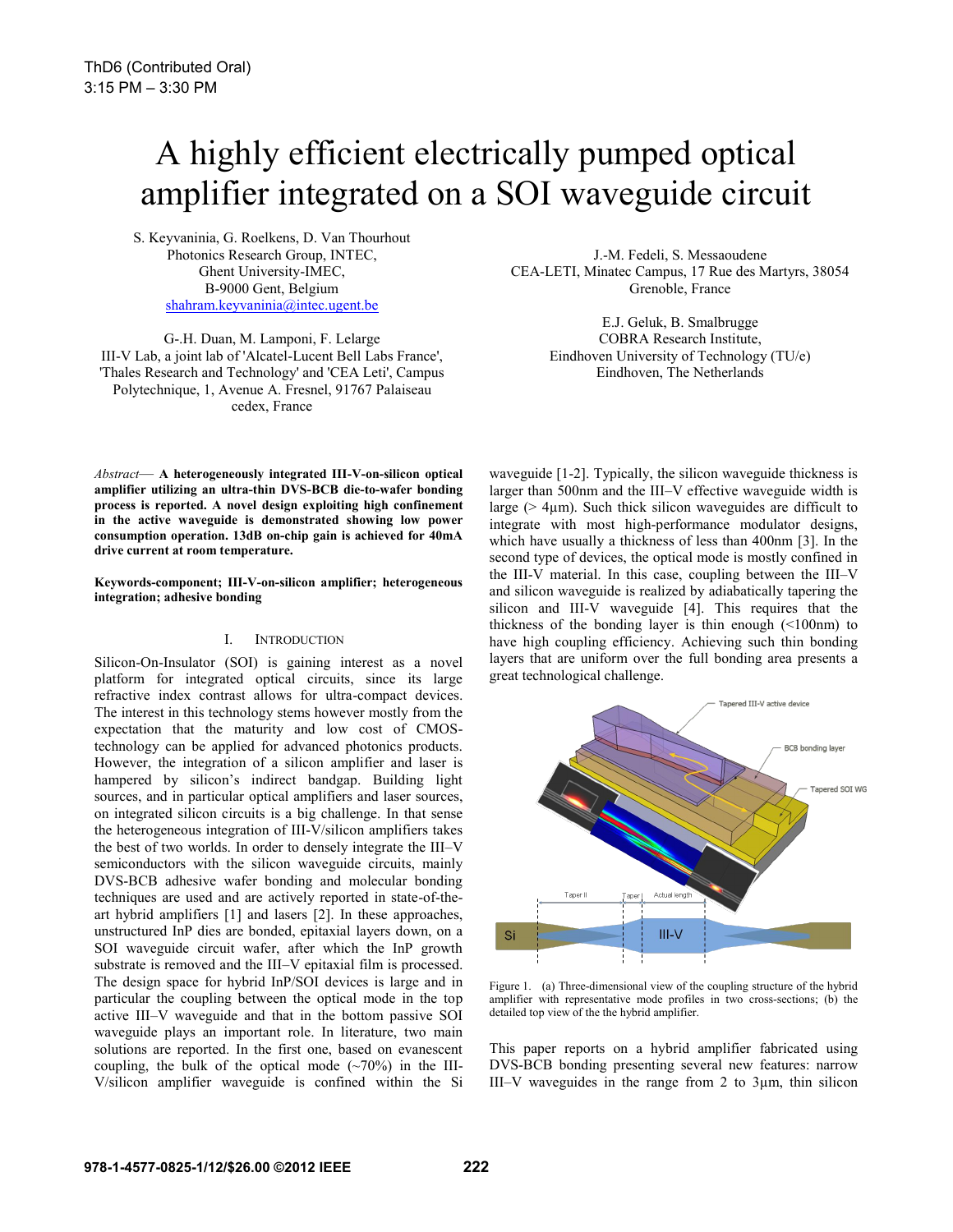waveguide thickness (400nm/220nm) and an adiabatic taper in both the III–V and silicon waveguide. These new features lead to 13dB on-chip gain for 40mA drive current at room temperature.

### II. DEVICE CONFIGURATION

A bonded structure of an InGaAsP quantum well p-i-n diode layer stack and a silicon waveguide forms the heterogeneously integrated amplifier. The III–V region consists of a p-InGaAs contact layer, a p-InP cladding layer, 6 InGaAsP quantum wells (6nm) surrounded by two InGaAsP separate confinement heterostructure (SCH) layers (100nm), and an n-InP layer (200nm). The SOI substrate (200 mm wafer manufactured by SOITEC) is composed of a 400 nm monocrystalline silicon layer on top of a 2µm thick buried oxide layer on a silicon substrate. The silicon rib waveguides have a height of 400nm and an etch depth of 180nm. The III-V membrane layer is bonded onto the silicon waveguide circuit using an adhesive BCB die-to-wafer bonding approach [5]. The bonding layer thickness is around 40nm. The device structure is schematically outlined in figure 1. The structure can be divided into three parts. In the center of the device there is a III-V waveguide that provides optical gain, at both sides of this section there is an adiabatic inverted taper coupler for high efficiency and large optical bandwidth coupling between the silicon waveguide layer and the III-V membrane layer. After the coupling region the light is guided by a silicon waveguide to a fiber-to-chip grating coupler defined in a 220nm thick silicon waveguide using a low-loss 400nm to 220nm waveguide transition. In the adiabatic taper section, the width of the III-V mesa is tapered from 900nm to 500nm, while the silicon rib waveguide underneath is tapered from 300nm to 1μm over a length of 100μm. The III-V mesa width is tapered more abruptly from 2μm (3μm) to 900nm over 20μm (30μm).



Figure 2. SEM picture of a III–V waveguide and taper tip.

transmission spectrum. This work was partly supported by the EU-project HELIOS and the IAP project Photon@be

#### III. DEVICE FABRICATION

After bonding and removing the InP substrate, the masking layers for the III-V waveguides, 600nm SiNx deposited by plasma-enhanced chemical vapor deposition (PECVD) and then a 50nm Cr layer, are evaporated. The Cr layer allows to do e-beam lithography (EBL) patterning required for the III-V waveguides and narrow taper structures. A 320nm thick ZEP e-beam resist is applied and the III-V waveguide patterns are written with a Raith 150-Two, using predefined markers on the SOI waveguide circuit. The waveguide pattern is transferred into the Cr layer by  $Cl_2:O_2$  inductively coupled plasma (ICP) etching. The Cr layer serves then as an etching mask to open the 600nm thick  $SiNx$  layer in a CHF<sub>3</sub> RIE process. ICP etching by  $CH_4$ :  $H_2$  was used to etch through the InGaAs layer and etch the InP p-doped layer. The MQW layer was etched by chemical selective etching to stop on n-InP. Fig. 3 shows a scanning electron microscope (SEM) picture of the III–V taper. The active waveguide is then encapsulated with DVS-BCB. A Ti/Pt/Au alloy was used for metallization on both p and n sides.

### IV. EXPERIMENTS AND RESULTS

The device gain is measured by launching and collecting the signal through tilted vertical fibers at both the input and output grating couplers. Polarization control is used to excite the TE mode in the silicon waveguide circuit. The gain for different bias currents was measured by changing the input wavelength with 2nm step, keeping 1mW power. The output signal was filtered by a bandpass filter for amplified spontaneous emission (ASE) suppression. By comparing the signal transmission through the device with the transmission through a reference silicon waveguide, the gain (Si waveguide to Si waveguide) in the III–V amplifier can be extracted. Fig. 3 shows the measured TE small-signal fiber-to-fiber transmission for an optical amplifier with a 3µm wide mesa,  $200\mu$ m length and two times  $100\mu$ m taper length as a function of drive current, together with the transmission through a reference waveguide. Fig. 4 shows the extracted gain spectra for the amplifier. The maximum gain occurs at 1560nm with a spectral full width at half maximum of 70nm at 40mA.



Figure 3. Fiber-to-fiber transmission versus drive current and a reference